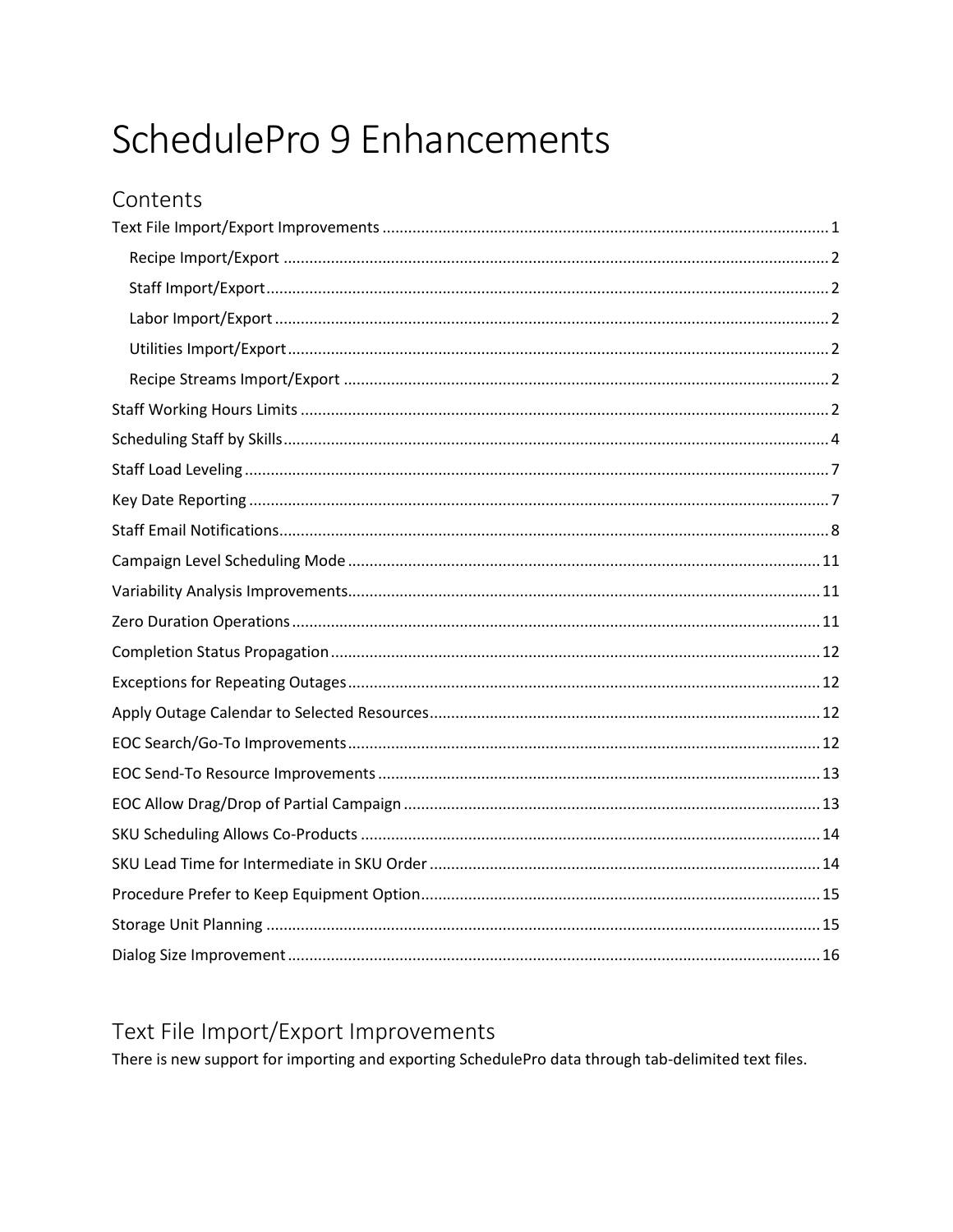#### <span id="page-1-0"></span>Recipe Import/Export

New fields include:

- RECIPE DESCRIPTION
- Expanded duration fields: DURATION TYPE (Includes duration types and fields for support of master-slave
- REPORT TEXT and REPORT HIGHLIGHT
- IGNORE OUTAGES and IGNORE OUTAGE IF STARTED
- New staff properties including HAS MAX STAFF HOURS, MAX STAFF HOURS, STAFF BY SKILL, SKILL.
- UTILITY, UTILITY AMOUNT, UTILITY units

#### <span id="page-1-1"></span>Staff Import/Export

Staff resources may be imported and exported.

#### <span id="page-1-2"></span>Labor Import/Export Labor resources may be imported or exported.

<span id="page-1-3"></span>Utilities Import/Export

Utilities resources may be imported or exported.

<span id="page-1-4"></span>Recipe Streams Import/Export

Recipe material streams may be imported or exported.

Outage Export Resource outages may be exported as well as imported.

# <span id="page-1-5"></span>Staff Working Hours Limits

SchedulePro now provides for a soft limit for staff working hours. This constraint is defined in the recipe at the operation level.

In the example below, SchedulePro will avoid assigning staff that have worked more 14 hours or more over the 2 days preceding the operation.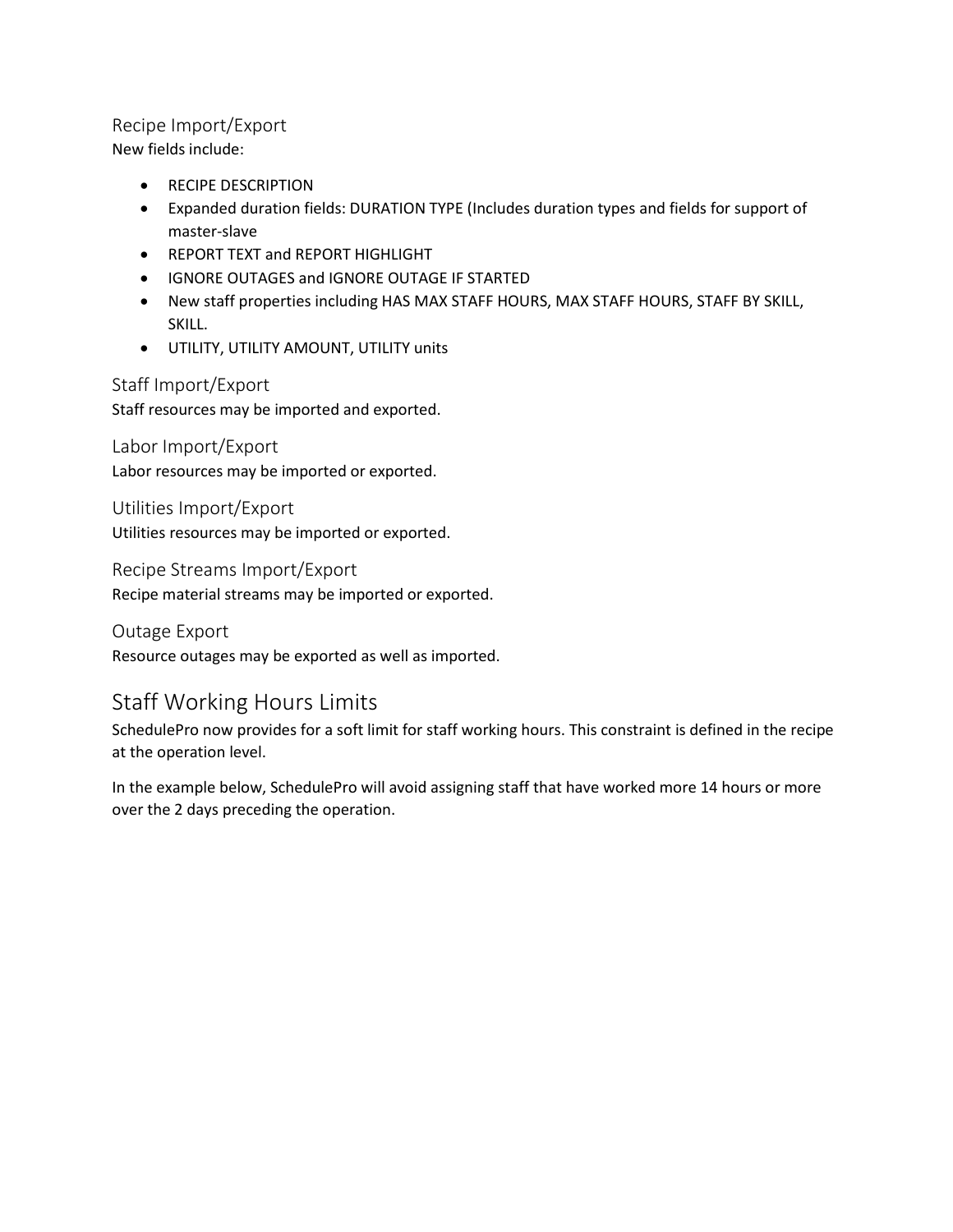| Labor                            | Heating/Cooling                                         |                                    | Power/Duty                 | Material Inputs                                                                                                                                  |                        | <b>Material Outputs</b> |
|----------------------------------|---------------------------------------------------------|------------------------------------|----------------------------|--------------------------------------------------------------------------------------------------------------------------------------------------|------------------------|-------------------------|
| General                          | Duration                                                | Scheduling                         | <b>Auxiliary Equipment</b> |                                                                                                                                                  | <b>Transfer Panels</b> | Staff                   |
| Available<br><b>New Facility</b> | Staff Assignment for Startup in Process<br>$\checkmark$ | m) s<br>æ♪Ë                        | Included                   | $\times$ $\times$ $+$ $+$ $+$ $-$<br>Day1 (in New Facility)<br>Day2 (in New Facility)<br>Day3 (in New Facility)<br>Day4 (in New Facility)<br>Use | persons Use All        |                         |
| <b>Consider Skills</b>           |                                                         |                                    |                            | Novoid Assigning Staff to this Operation if the staff has worked:                                                                                |                        |                         |
|                                  | <b>Filter Available Staff for Skills</b>                | Max Working Time                   | 14.000                     |                                                                                                                                                  | h                      |                         |
| Staff by Skills                  |                                                         | Over a span of                     | 2.000                      |                                                                                                                                                  | day                    |                         |
|                                  | Skill Requirements                                      | Before the start of this operation |                            |                                                                                                                                                  |                        |                         |

The resulting schedule is shown below:

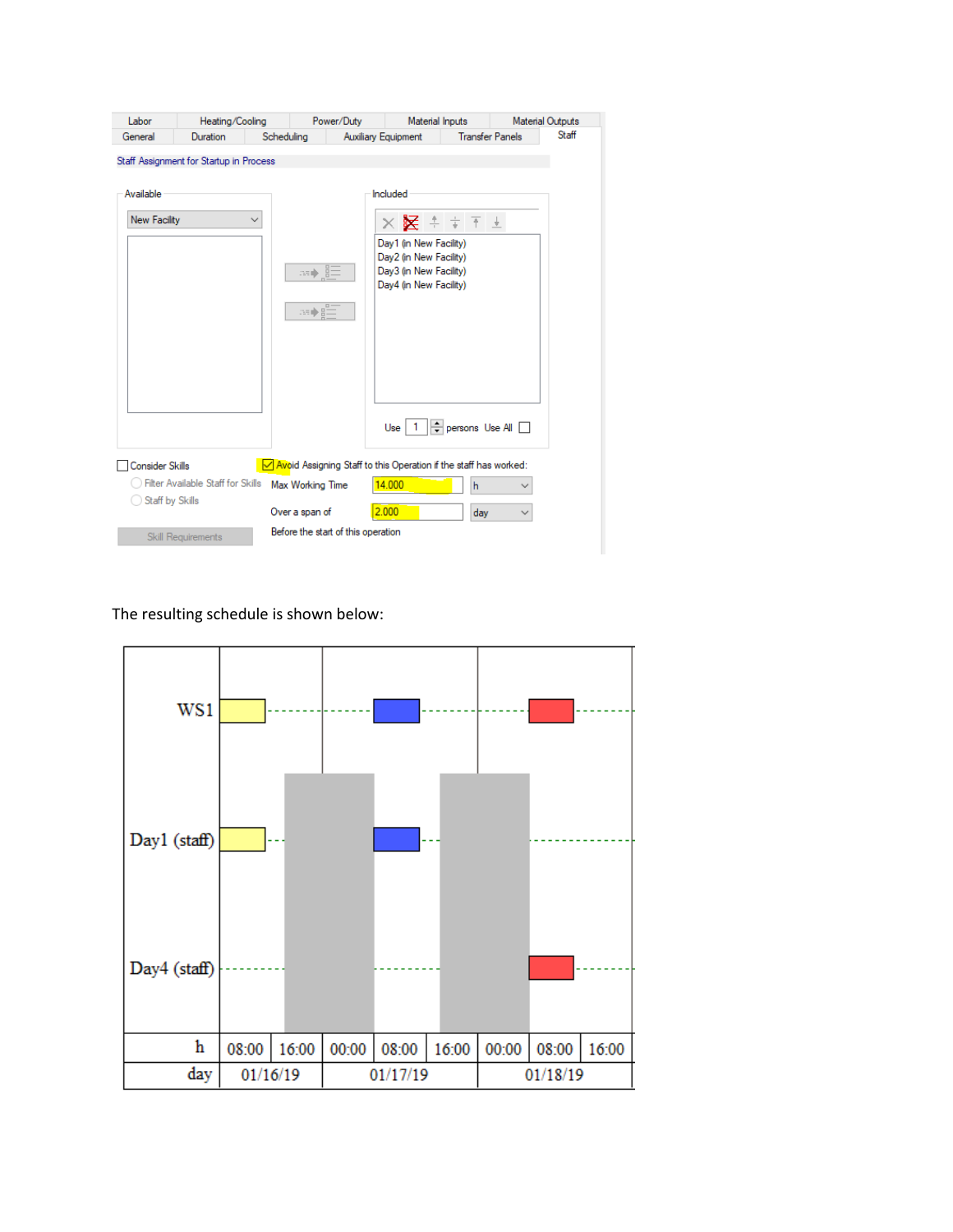The Day 4 staff is assigned to the operation in Batch 3 (red) even though the Day1 staff is available. If Day1 is the only available staff it will be assigned without signaling any conflict.

This may be set through the recipe file upload.

The recipe upload/output has the following new fields:

HAS MAX STAFF DUR – (TRUE/FALSE) – Turn the feature on/off.

MAX-STAFF\_SPAN \_HOURS – The elapsed time over which to measure the staff usage.

MAX STAFF HOURS – The maximum working duration for the staff.

#### <span id="page-3-0"></span>Scheduling Staff by Skills

Staff skills are defined at the global level.

| <b>Options</b>   |                        | Plan Schedule View    |  |
|------------------|------------------------|-----------------------|--|
|                  | Operation Types        |                       |  |
| Recipe/SKU Types |                        |                       |  |
|                  |                        | Campaign Properties   |  |
|                  |                        | Operation Report Text |  |
|                  | <b>Attention Codes</b> |                       |  |
|                  | Staff Skills           |                       |  |
|                  |                        | Set Weekend Hours     |  |
|                  | Set Currency           |                       |  |

Select Options >> Staff Skills…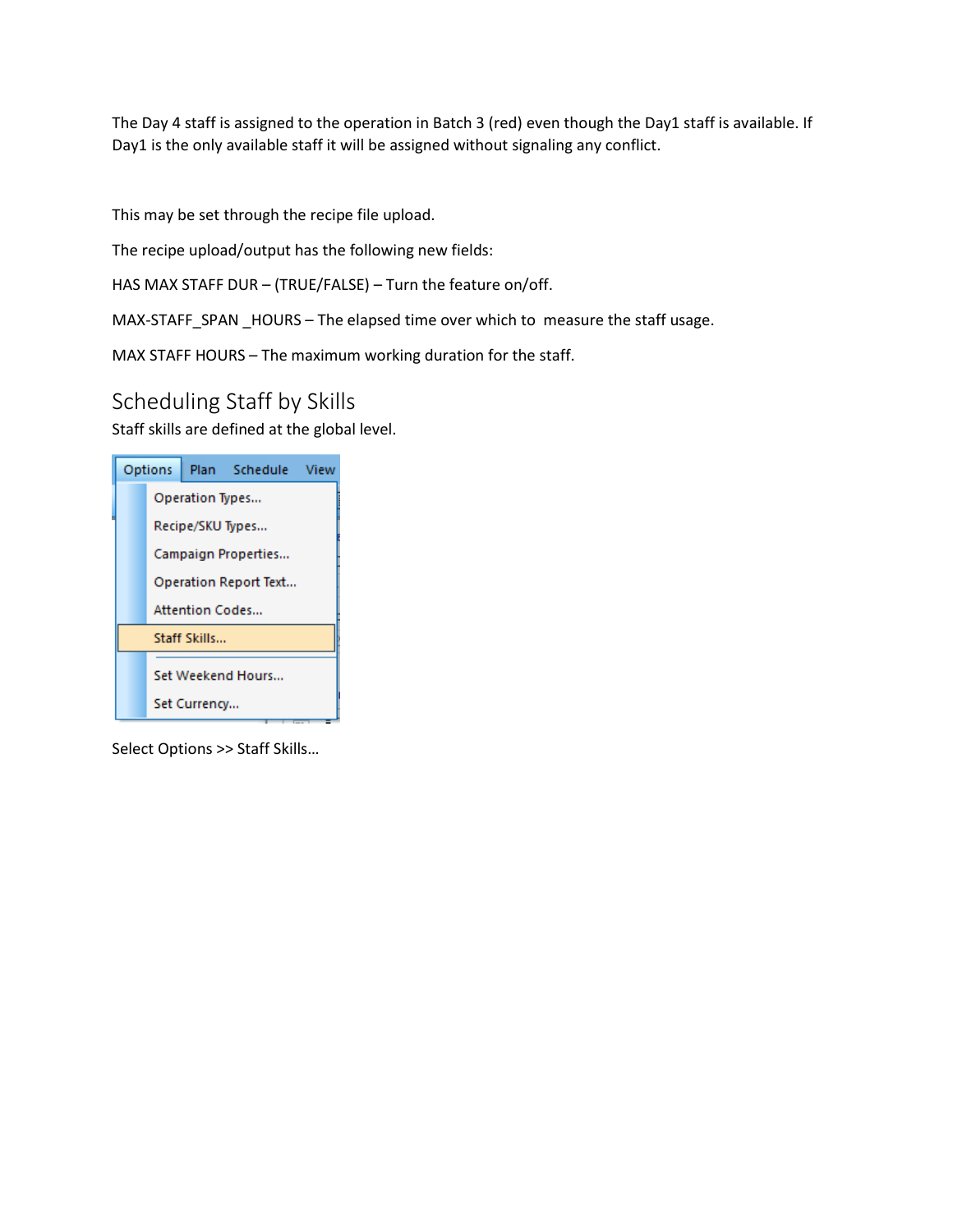| <b>Staff Skills</b><br>×                                            |   |
|---------------------------------------------------------------------|---|
| $\boldsymbol{\times}$<br>Super Expert<br>Cleaning<br>QA<br>Verifier | j |
| I<br>Done -- Add Skill<br>Cancel<br>OK                              |   |

The magic wand button adds a new skill. Enter the skill name and click "Done" to add the skill to the list. Skills may be assigned to staff.

| <b>Staff Properties</b> |                                          |                 | ×           |
|-------------------------|------------------------------------------|-----------------|-------------|
| <b>Identification</b>   |                                          | Staff Skills    |             |
| Name                    | Charlie                                  | Cleaning<br>∨   |             |
| In Facility             | Shift Site                               |                 |             |
| Description             | $\boxed{12}$                             | <b>Cleaning</b> |             |
| Parallel Task Execution |                                          |                 |             |
|                         | Can Execute Multiple Parallel Operations |                 |             |
|                         | Maximum Number of Parallel Tasks<br> 1   |                 |             |
| Display                 |                                          |                 |             |
| □ Display in charts     |                                          |                 |             |
| Cost                    |                                          |                 |             |
| Hourly Usage Rate       | \$<br>$\vert 0.00 \vert$                 |                 |             |
|                         | Should be sent notification email at:    |                 |             |
|                         |                                          |                 |             |
|                         |                                          |                 |             |
|                         |                                          | 0K              | Cancel<br>x |

Select the skill to be added and click the down arrow to add the skill.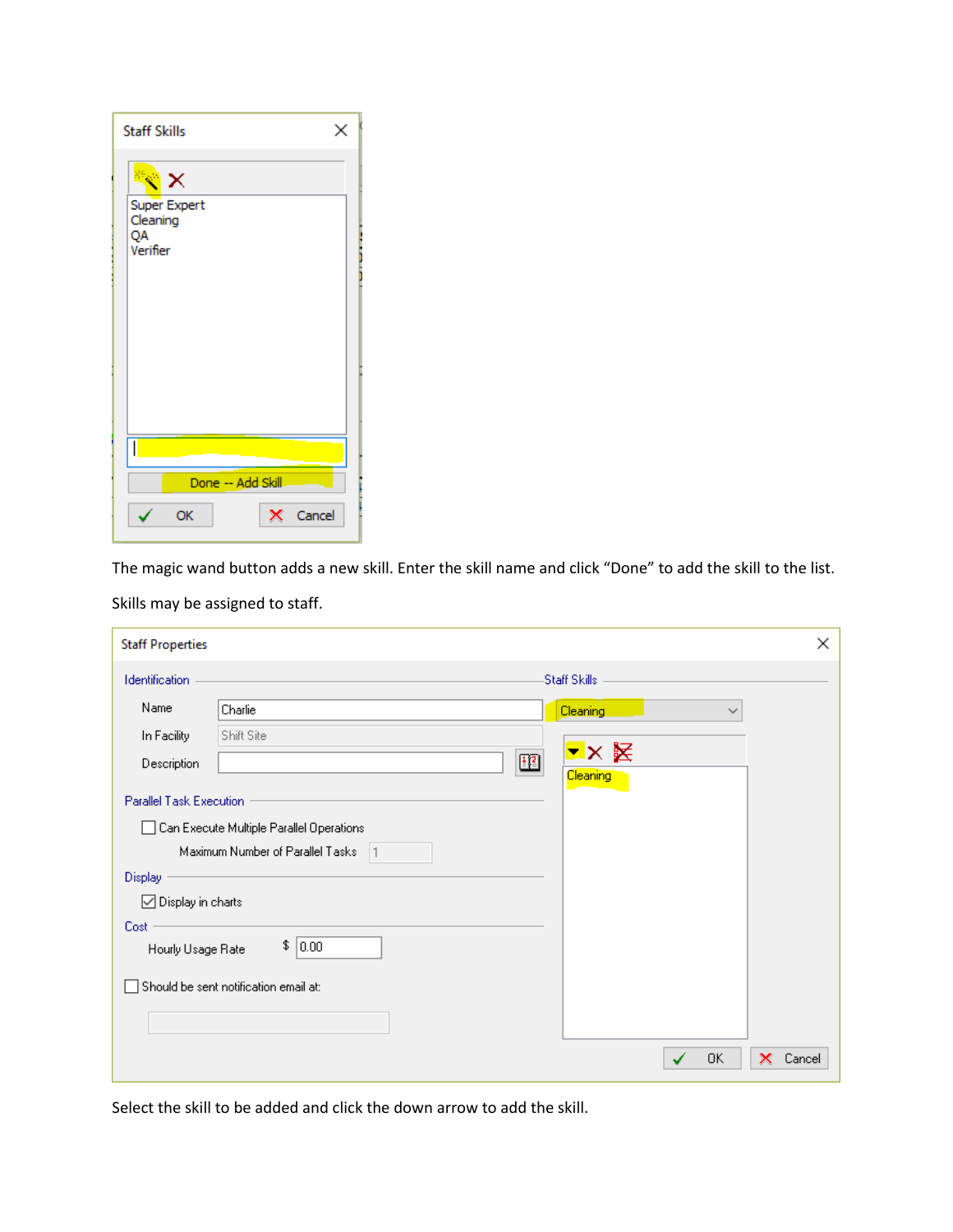If a skill is deleted from the global list, it will be deleted from all staff and operations.

Skill requirements are defined at the operation level.

| Labor                                                                                                                                                                                                          | Heating/Cooling                     |                   | Power/Duty                          |                                                             | Material Inputs          |                                   |                        | <b>Material Outputs</b> |
|----------------------------------------------------------------------------------------------------------------------------------------------------------------------------------------------------------------|-------------------------------------|-------------------|-------------------------------------|-------------------------------------------------------------|--------------------------|-----------------------------------|------------------------|-------------------------|
| General                                                                                                                                                                                                        | Duration                            | Scheduling        |                                     | <b>Auxiliary Equipment</b>                                  |                          |                                   | <b>Transfer Panels</b> | Staff                   |
| Available<br>Shift Site<br>Alex<br>Charlie<br>Day 1<br>Dav <sub>2</sub><br>Day 3<br>Day 4<br>Dimitri<br>Gen <sub>2</sub><br>Gen3<br>Gen4<br>Late 1<br>Late 2<br>Late 3<br>Late 4<br><b>Makis</b><br>Mitchell 4 | Staff Assignment for Clean in Clean | $\checkmark$<br>۸ | so) s<br>ne d                       | <b>Required Skills</b><br><b>Cleaning</b><br>OA<br>Verifier | Included<br>Super Expert | $\times$ $\times$ $+$ $+$ $+$ $-$ | X                      |                         |
| <b>√Consider Skills</b>                                                                                                                                                                                        | ◯ Filter Available Staff for Skills |                   | Avoid Assigning<br>Max Working Time |                                                             | OK                       | X Cancel                          |                        |                         |

To use skills, check consider skills and click the Skill Requirements button.

Check the skills required for the operation and click OK.

The skill requirements may be used as a filter for the Available Staff list. In this case, simply assign the staff as usual.

If the Staff by Skills option is checked, the staff list is essentially ignored, and the staff pool is created by searching for all the staff in all facilities that have the required skill.

Note 1: even if the staff by skills option is selected the included staff list should include at least as many members as are listed in the Use – persons box.

Note 2: If no staff has the combination of skills, the process cannot be scheduled. It is a good idea to filter to check.

Note 3: If skills are added or removed from staff, you may need to reschedule future batches.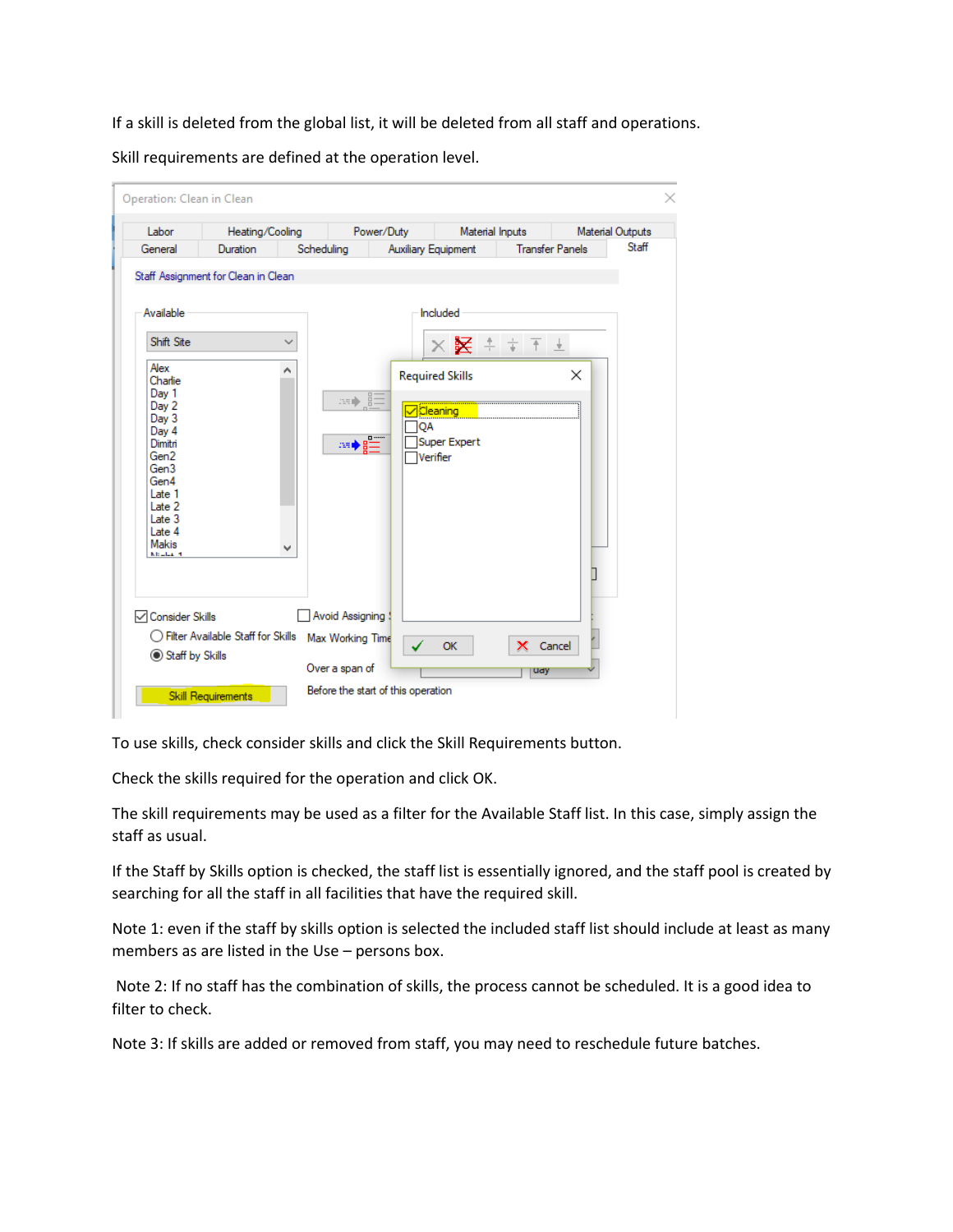Staff skills may be uploaded through the staff upload file.

Two new fields have been added

SKILL – the skill to be added

APPEND – (TRUE/FALSE) If TRUE for the first row in which a given staff member appears, all the skills for that staff will be added to any existing skills for that staff.

#### <span id="page-6-0"></span>Staff Load Leveling

If the staff-by-skill feature is used the qualified staff for an operation are ordered by number of skills then by assigned hours.

#### <span id="page-6-1"></span>Key Date Reporting

Key dates may be defined for specific operations in a recipe.

For any operation choose whether its start or end is a key date and what the respective headings should be.

| Labor         | Heating/Cooling                                                                                                                                                                                                                                         |              | Power/Duty                    | Material Inputs                     |                        | <b>Material Outputs</b> |
|---------------|---------------------------------------------------------------------------------------------------------------------------------------------------------------------------------------------------------------------------------------------------------|--------------|-------------------------------|-------------------------------------|------------------------|-------------------------|
| General       | Duration                                                                                                                                                                                                                                                | Scheduling   | <b>Auxiliary Equipment</b>    |                                     | <b>Transfer Panels</b> | Staff                   |
| Operation     | Day 0 Process Start                                                                                                                                                                                                                                     |              |                               |                                     |                        |                         |
| Procedure     | Day 0 WS                                                                                                                                                                                                                                                |              |                               |                                     |                        |                         |
| Section       | Production                                                                                                                                                                                                                                              |              |                               |                                     |                        |                         |
| <b>Branch</b> | Main Branch                                                                                                                                                                                                                                             |              |                               |                                     |                        |                         |
| Recipe        | Mod 5                                                                                                                                                                                                                                                   |              |                               |                                     |                        |                         |
|               | Operation-Type (Optional)                                                                                                                                                                                                                               |              |                               |                                     |                        |                         |
|               |                                                                                                                                                                                                                                                         |              |                               |                                     |                        |                         |
|               | Process<br>Reporting Information                                                                                                                                                                                                                        | $\checkmark$ | <b>Conditional Scheduling</b> |                                     |                        |                         |
|               | Description                                                                                                                                                                                                                                             |              |                               |                                     |                        |                         |
|               | Include in Activity Report<br><operation></operation>                                                                                                                                                                                                   |              |                               | <b>Highlight in Activity Report</b> |                        |                         |
|               | Use the following substitution symbols:<br>batch>, <procedure>, <operation>,<br/><main equip="">, <aux equip="">,<staff>, <description>, <comments>,<recipe>,<sku></sku></recipe></comments></description></staff></aux></main></operation></procedure> |              |                               |                                     |                        |                         |

The recipe or document should be exported to the SQL Server database.

In the Web Viewer, select Key Dates Report.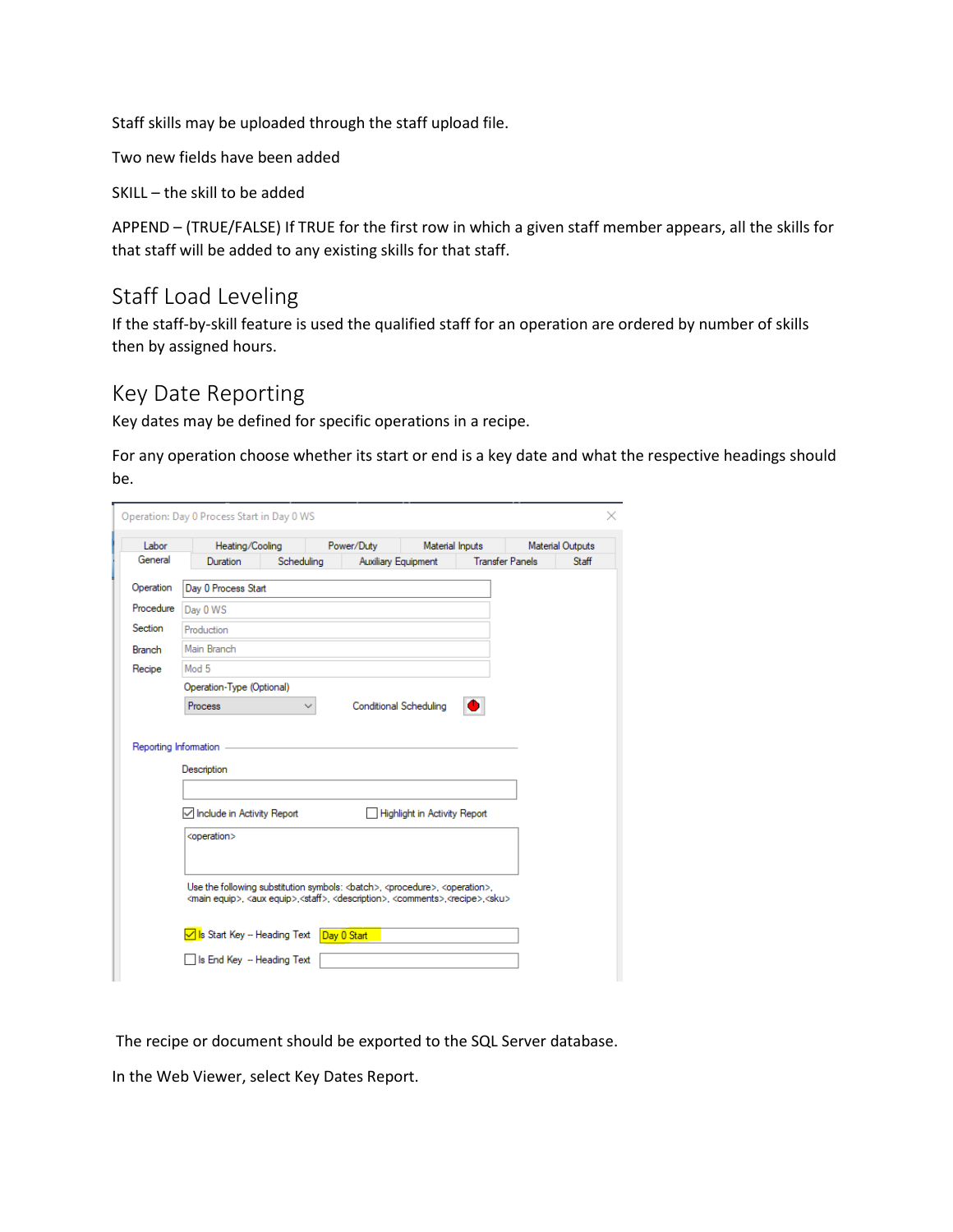|                                | SchedulePro WebViewer           |                                                                                                                           |                                                                                                                  |                                                                    |                       |                          |                         |                      |  |
|--------------------------------|---------------------------------|---------------------------------------------------------------------------------------------------------------------------|------------------------------------------------------------------------------------------------------------------|--------------------------------------------------------------------|-----------------------|--------------------------|-------------------------|----------------------|--|
|                                | <b>Campaign Reports</b>         | <b>Gantt Chart</b>                                                                                                        |                                                                                                                  | Equipment Occupancy Chart Storage Unit Inventories Schedule Report |                       | <b>Activities Report</b> | <b>Key Dates Report</b> | $\checkmark$         |  |
|                                | Œ,<br>$\circ$<br><b>Dataset</b> | Set Date From<br>01/08/2019 12:45 PM<br><b>I</b> Today<br><b>Select Task Display Level</b><br>Novartis TEST Jan<br>$\sim$ | Set Date To<br>i in<br>$\circ$<br>$\circledcirc$<br>Days To<br>⊙ Dataset O Campaign O Batch<br>Campaign<br>MPXX1 | 01/28/2019 9:30 PM<br><b>Batch</b><br>MPXX1<br>$\mathcal{A}$       | <b>C</b> Refresh<br>n | $\mathcal{L}$            |                         |                      |  |
| KeyDates +                     |                                 |                                                                                                                           |                                                                                                                  |                                                                    |                       |                          |                         |                      |  |
| Mod 5<br>Campaign Name         | <b>Batch Name</b>               | Day 0 Start                                                                                                               |                                                                                                                  | <b>Wave Seed</b>                                                   |                       | <b>Harvest Start</b>     |                         | Pack/Ship End        |  |
| MPXX1                          | MPXX1                           | 1/8/2019 7:45:00 AM                                                                                                       |                                                                                                                  | 1/17/2019 6:00:00 AM                                               |                       | 1/18/2019 6:00:00 AM     |                         | 1/28/2019 4:30:00 PM |  |
| MPXX4                          | MPXX4                           | 1/9/2019 7:45:00 AM                                                                                                       |                                                                                                                  | 1/18/2019 6:00:00 AM                                               |                       | 1/19/2019 6:00:00 AM     |                         | 1/29/2019 4:30:00 PM |  |
| MPXX7                          | MPXX7                           | 1/10/2019 7:45:00 AM                                                                                                      |                                                                                                                  | 1/19/2019 6:00:00 AM                                               |                       | 1/20/2019 6:00:00 AM     |                         | 1/30/2019 4:30:00 PM |  |
| MPXX10                         | MPXX10                          | 1/11/2019 7:45:00 AM                                                                                                      |                                                                                                                  | 1/20/2019 6:00:00 AM                                               |                       | 1/21/2019 6:00:00 AM     |                         | 1/31/2019 4:30:00 PM |  |
| MPXX13                         | MPXX13                          | 1/12/2019 7:45:00 AM                                                                                                      |                                                                                                                  | 1/21/2019 6:00:00 AM                                               |                       | 1/22/2019 6:00:00 AM     |                         | 2/1/2019 4:30:00 PM  |  |
| MPXX16                         | <b>MPXX16</b>                   | 1/13/2019 7:45:00 AM                                                                                                      |                                                                                                                  | 1/22/2019 6:00:00 AM                                               |                       | 1/23/2019 6:00:00 AM     |                         | 2/2/2019 4:30:00 PM  |  |
| MPXX19                         | MPXX19                          | 1/14/2019 7:45:00 AM                                                                                                      |                                                                                                                  | 1/23/2019 6:00:00 AM                                               |                       | 1/24/2019 6:00:00 AM     |                         | 2/3/2019 4:30:00 PM  |  |
| MPXX22                         | MPXX22                          | 1/15/2019 7:45:00 AM                                                                                                      |                                                                                                                  | 1/24/2019 6:00:00 AM                                               |                       | 1/25/2019 6:00:00 AM     |                         | 2/4/2019 4:30:00 PM  |  |
| MPXX25                         | MPXX25                          | 1/16/2019 7:45:00 AM                                                                                                      |                                                                                                                  | 1/25/2019 6:00:00 AM                                               |                       | 1/26/2019 6:00:00 AM     |                         | 2/5/2019 4:30:00 PM  |  |
| MPXX28                         | MPXX28                          | 1/17/2019 7:45:00 AM                                                                                                      |                                                                                                                  | 1/26/2019 6:00:00 AM                                               |                       | 1/27/2019 6:00:00 AM     |                         | 2/6/2019 4:30:00 PM  |  |
| KeyDates -<br>Mod <sub>6</sub> |                                 |                                                                                                                           |                                                                                                                  |                                                                    |                       |                          |                         |                      |  |

The report is organized by recipe and filterable by time.

Use the **Key Dates** menu to pick which of the defined key dates to show.

#### <span id="page-7-0"></span>Staff Email Notifications

The email notification feature allows staff to be notified when they are within a specified time of an upcoming assignment. This feature works with the database to ensure that notifications are not sent out more than once unless there has been an update in the assigned campaign.

#### **Setting Up the Email**

Emails are sent from the SchedulePro user's workstation. Go to the SQL Server settings to enable the email feature. The following values depend the local email environment:

- SMTP Server this is the email server
- PORT the preferred port for the server
- USE SSL check this if the server requires SSL email
- Username/Password required to login when SSL is enabled
- Checking Interval SchedulePro checks the database for new email notifications on this interval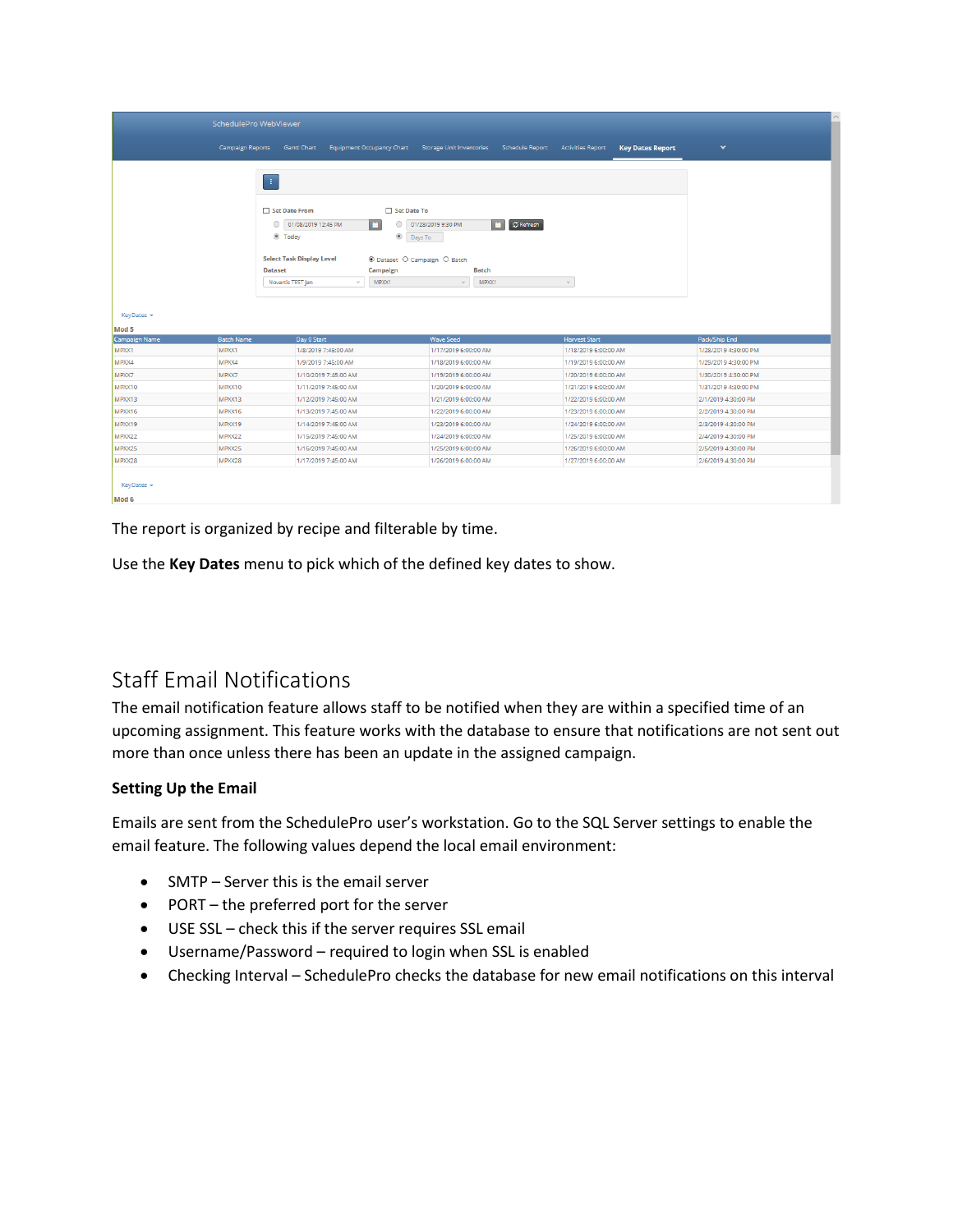| <b>SQL Server Settings</b><br>×                            |
|------------------------------------------------------------|
| □ Enable SQL Server Features                               |
| Connection Type                                            |
| <b>C</b> Local (Shared Memory)                             |
| Port<br>$\bigcirc$ Network<br>1433<br>◯ Static             |
| localhost<br><b>Address</b><br>O Dynamic                   |
|                                                            |
| SQLEXPRESS14<br>Instance Name                              |
| Authentication Type                                        |
| Windows (Integrated)                                       |
| ◯ Username/Password                                        |
| Password<br>Username                                       |
| Database                                                   |
| ScheduleProT<br>Database Name                              |
| Fix IIS Rights<br>Check<br>Reconstruct<br>Setup<br>Drop    |
| <b>Export Settings</b>                                     |
| EmailTest<br>Dataset Name<br>Look Up                       |
| Add Comments On Export                                     |
| <mark>√ E</mark> nable Emailing                            |
| SMTP Server smtp.intelligen.com<br>587<br>기Use SSL<br>Port |
|                                                            |
| casiletti@intelligen.com<br>Username<br>Password           |
| Checking Interval (Minutes) 20                             |
| <b>Back to Defaults</b><br>Copy Connection String          |
| OΚ<br>x<br>Cancel                                          |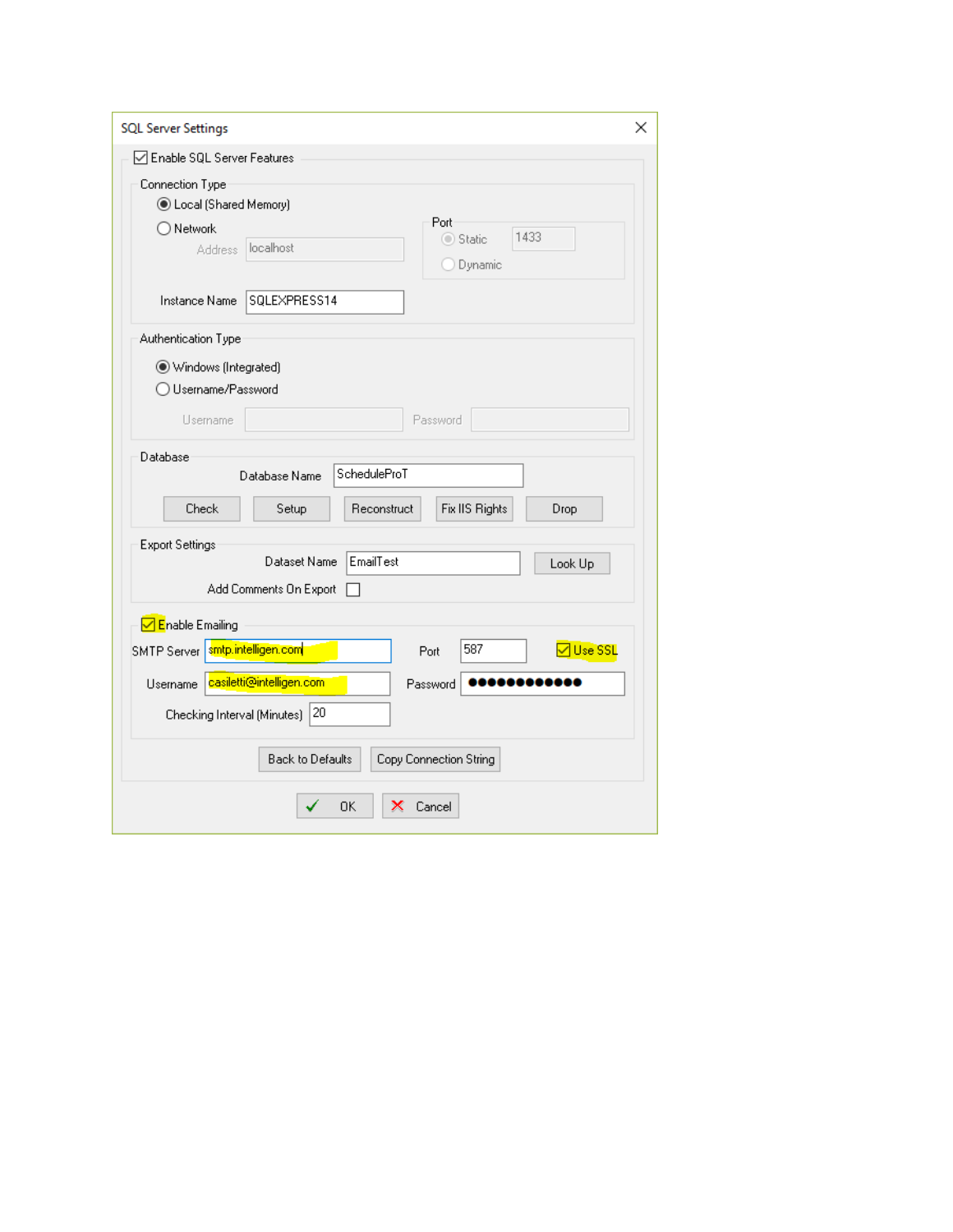#### **Configuring the Email Settings**

|            | SQL Server   Connectivity Wind |  |
|------------|--------------------------------|--|
|            | Database Browser               |  |
|            | Latest Batches                 |  |
| Campaigns  |                                |  |
| Materials  |                                |  |
| Facilities |                                |  |
| Recipes    |                                |  |
| SKUs       |                                |  |
| SKU Orders |                                |  |
| Projects   |                                |  |
|            | Timing Updates                 |  |
|            | Stream Updates                 |  |
|            | Receipt Updates                |  |
|            | Apply All Updates              |  |
|            | <b>Export Schedule</b>         |  |
|            | <b>Export Document</b>         |  |
|            | <b>Export User Settings</b>    |  |
|            | <b>Export Inventory Data</b>   |  |
|            | Email Setup                    |  |
|            | <b>Force Send Email</b>        |  |
| Settings   |                                |  |

SchedulePro will use the email address field from staff resources. In addition, a set of contacts may be defined for additional notifications in the Address Book section of the Email Settings.

Use the *Recipe Entries* tab to define which activities will be notified by email. Be sure that the recipe has been exported to the database. The following fields are required:

- Dataset This is the dataset defined in the SQL Server settings.
- Recipe The recipe
- Procedure The procedure within the recipe
- Operation The operation within the procedure.
- Reference Point Whether the start or end of the produce should be considered when sending the emails.
- Time Ahead This defines how soon before the reference point the email will be sent.
- Send to Assigned Staff Check this box to have the email alert sent to any staff assigned to the operation.
- Additional Contacts Any other email addressed to which the message should be sent.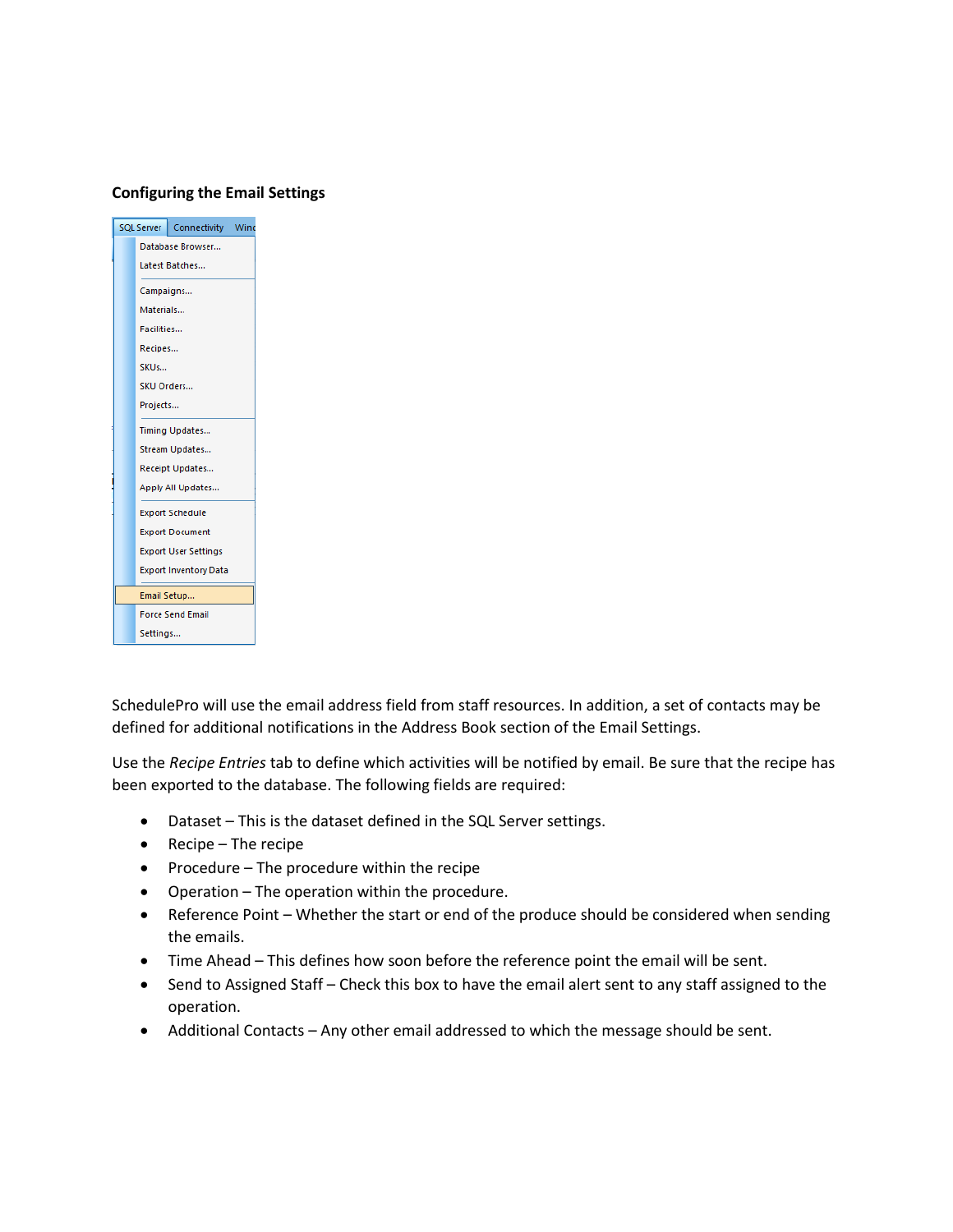| Emailing Setup                      |                          |                                                                              |                            |          |  | $\Box$                          | × |
|-------------------------------------|--------------------------|------------------------------------------------------------------------------|----------------------------|----------|--|---------------------------------|---|
| New Entry Edit Delete $\frac{1}{7}$ |                          |                                                                              |                            |          |  |                                 |   |
| Address Book   Recipe Entries   Can | <b>Edit Recipe Entry</b> |                                                                              | $\Box$                     | $\times$ |  |                                 |   |
| Recipe Procedur Dataset:<br>Dataset |                          | Novartis Jan                                                                 |                            | v        |  |                                 |   |
|                                     | Recipe:                  | Mod 5                                                                        |                            | v        |  |                                 |   |
|                                     | Procedure:               | Day 0 WS                                                                     |                            | ν        |  |                                 |   |
|                                     | Operation:               | Day 0 Operator                                                               |                            | ν        |  |                                 |   |
|                                     | Reference Point:         | Start                                                                        |                            | v        |  |                                 |   |
|                                     | Time Ahead:              | 48                                                                           | hours                      | v        |  |                                 |   |
|                                     | Message:                 | The subject activity to which you are assigned<br>has been added or updated. |                            |          |  |                                 |   |
|                                     | Send to Assigned Staff:  | $\checkmark$                                                                 |                            |          |  |                                 |   |
|                                     | Add Remove $_{z}$        |                                                                              |                            |          |  |                                 |   |
|                                     |                          |                                                                              |                            |          |  |                                 |   |
|                                     |                          |                                                                              |                            |          |  |                                 |   |
|                                     |                          |                                                                              |                            |          |  |                                 |   |
|                                     |                          |                                                                              |                            |          |  |                                 |   |
|                                     |                          |                                                                              |                            |          |  |                                 |   |
|                                     |                          |                                                                              |                            |          |  |                                 |   |
|                                     |                          | <b>OK</b>                                                                    | Cancel                     |          |  |                                 |   |
|                                     |                          |                                                                              |                            |          |  |                                 |   |
|                                     |                          |                                                                              |                            |          |  |                                 |   |
|                                     |                          |                                                                              | <b>THE REPORT OF A 200</b> |          |  | <b>LENGTH ALLEN DESCRIPTION</b> |   |

Normally at each checking interval, SchedulePro will check for new database updates and send the corresponding notifications. Alternatively, the SchedulePro user may choose SQL Server >> Force Send Email. This will immediately check for updates that need notification.

#### <span id="page-10-0"></span>Campaign Level Scheduling Mode

The Scheduling mode may be set separately for each campaign.

#### <span id="page-10-1"></span>Variability Analysis Improvements

New statistics are available for variability analysis:

- Makespan (original)
- Total cost
- Average Lateness (with respect to due date)
- Late Batch Count
- Conflict count

#### <span id="page-10-2"></span>Zero Duration Operations

SchedulePro now allows zero-duration operations (with a warning).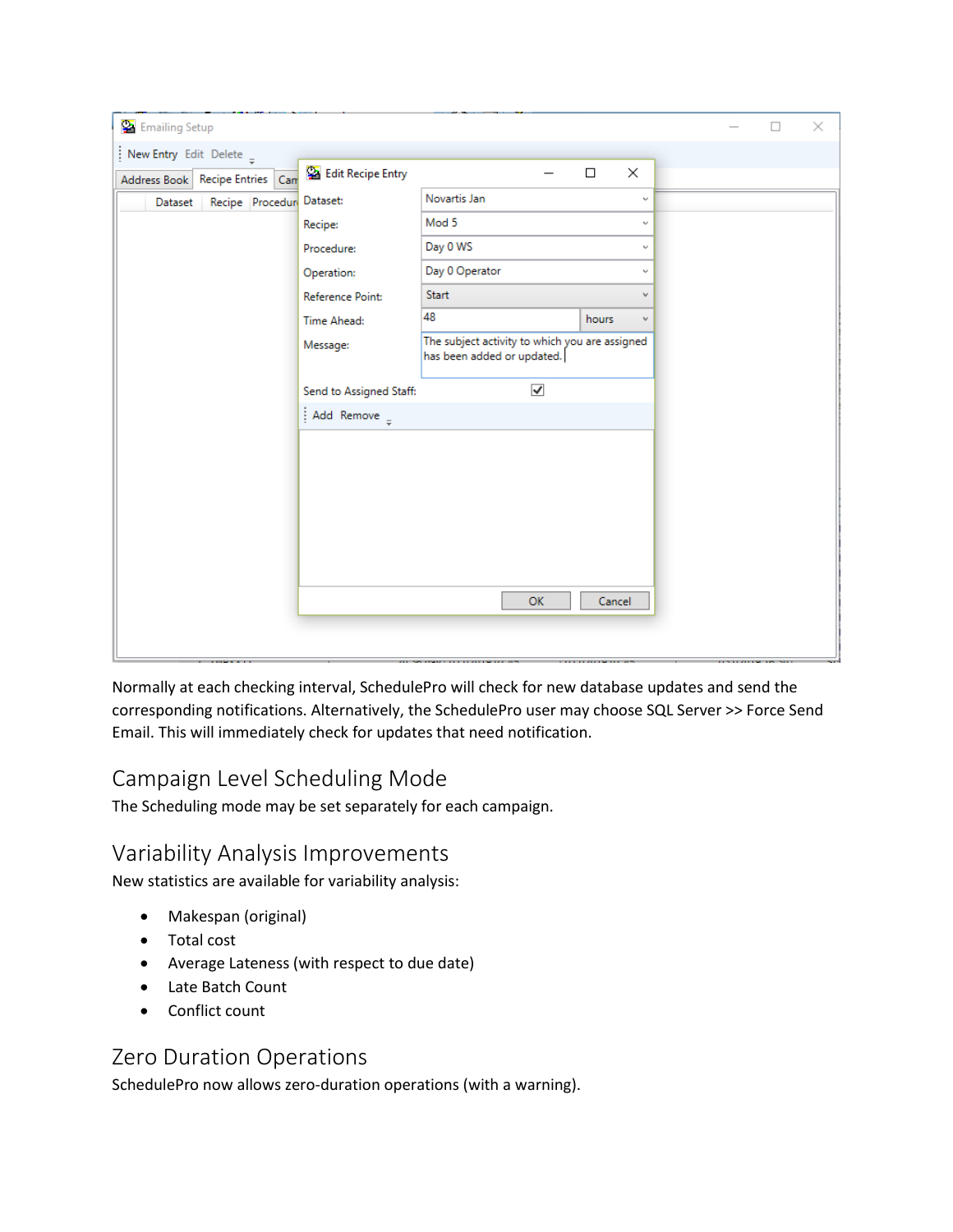## <span id="page-11-0"></span>Completion Status Propagation

When setting the status of an operation, there is an option to automatically propagate the status to the predecessor operations. An operation must depend on its predecessors and must be later than them.

# <span id="page-11-1"></span>Exceptions for Repeating Outages

SchedulePro allows for breaks in a repeating outage.



## <span id="page-11-2"></span>Apply Outage Calendar to Selected Resources

In the resource list view, the resource right-click menu provides the option to apply the outage calendar of the selected resource either to all the other resources or to a selected list.

# <span id="page-11-3"></span>EOC Search/Go-To Improvements

The behavior of the Go To tool in the Equipment Occupancy Chart is improved.

There is a Go-To feature in the View-Conflicts list.

|                  | <b>Conflict List for Entire Schedule</b> |                        |       |
|------------------|------------------------------------------|------------------------|-------|
|                  | Edit                                     |                        |       |
|                  |                                          |                        |       |
| $SFR-1$          | Type                                     | Start                  |       |
|                  | Equipment                                | 8/23/2019 20:56:00     | 8/24/ |
| Edit Procedure   |                                          | 8/23/2019 23:26:00     | 8/24/ |
| Resolve Conflict |                                          | 8/23/2019 23:26:00     | 8/24/ |
|                  |                                          | 8/23/2019 23:26:00     | 8/24/ |
| Go to Conflict   |                                          | 8/24/2019 07:26:00     | 8/24/ |
|                  |                                          | O 704 7001 Q 07-00-00. | 072E7 |

The right-click menu in the legend provides a Go-To option.

| - -<br>--- |            | <b>Batch</b> |  |
|------------|------------|--------------|--|
|            | Highlight  | <b>Batch</b> |  |
|            | Go To      | Campaign     |  |
|            | Properties |              |  |
|            | Lock       | $duct-A-1-6$ |  |

When chosen, the legend Go To option presents a selection of possible procedures to find.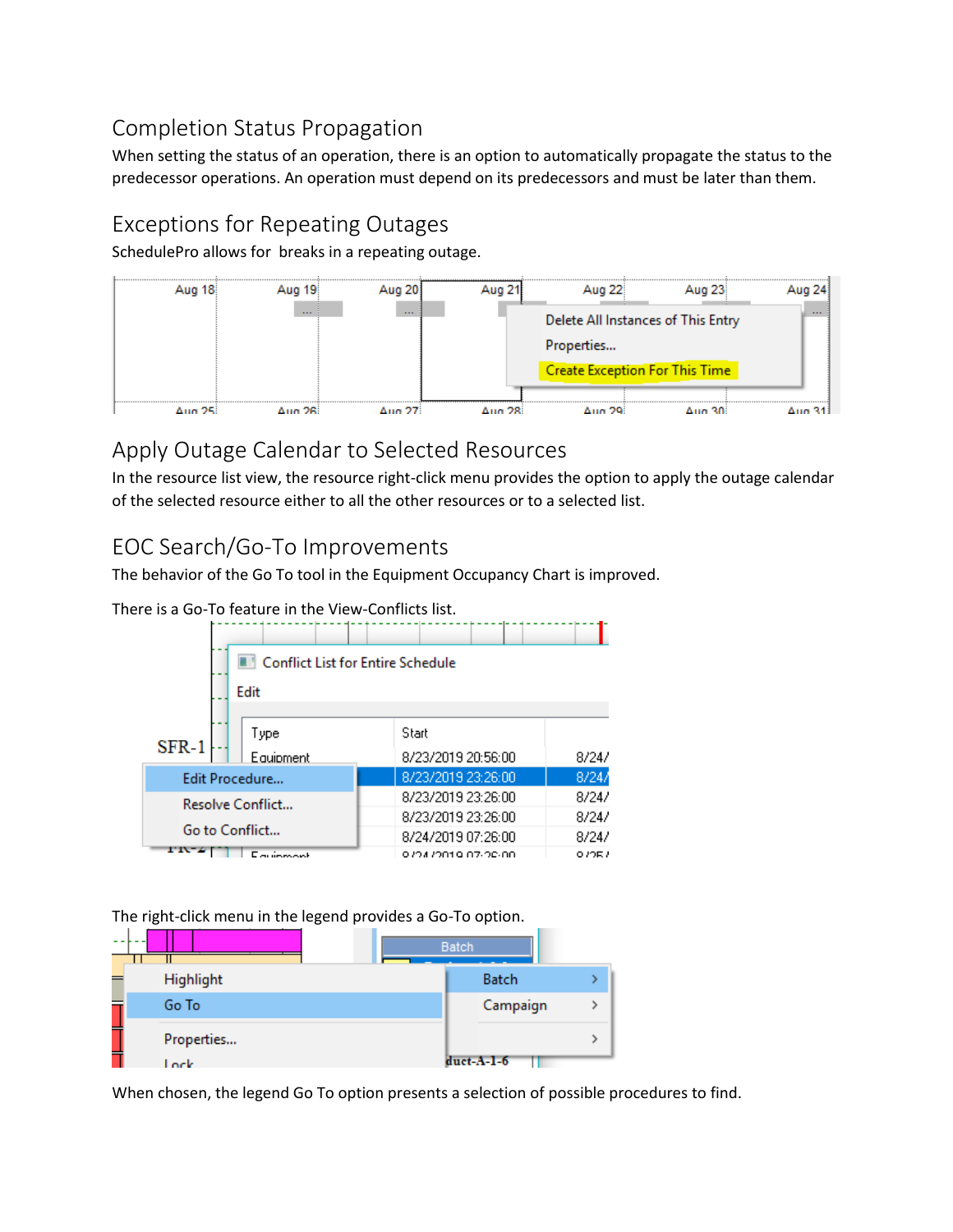|           | Find - Go To Campaign/Batch | x      |
|-----------|-----------------------------|--------|
|           |                             |        |
| Campaign  | Product-A-1                 |        |
| Batch     | Product-A-1-1               |        |
| Procedure | Seed Fermentation (SFR-1)   |        |
| OК        |                             | Cancel |

## <span id="page-12-0"></span>EOC Send-To Resource Improvements

The send-to staff/equipment option now indicates the availability of the alternative resources and presents them in alphabetical order.



# <span id="page-12-1"></span>EOC Allow Drag/Drop of Partial Campaign

SchedulePro now allows the drag-and-drop rescheduling of all the previous or subsequent batches in a campaign.

|  | <b>Batch</b><br>Automatic   |  |
|--|-----------------------------|--|
|  | None                        |  |
|  | <b>By Project</b>           |  |
|  | <b>By Campaign</b>          |  |
|  | By Campaign Batch Onwards   |  |
|  | By Campaign Batch Backwards |  |
|  | <b>By Batch</b>             |  |
|  | <b>By Procedure</b>         |  |
|  | <b>By Operation</b>         |  |
|  |                             |  |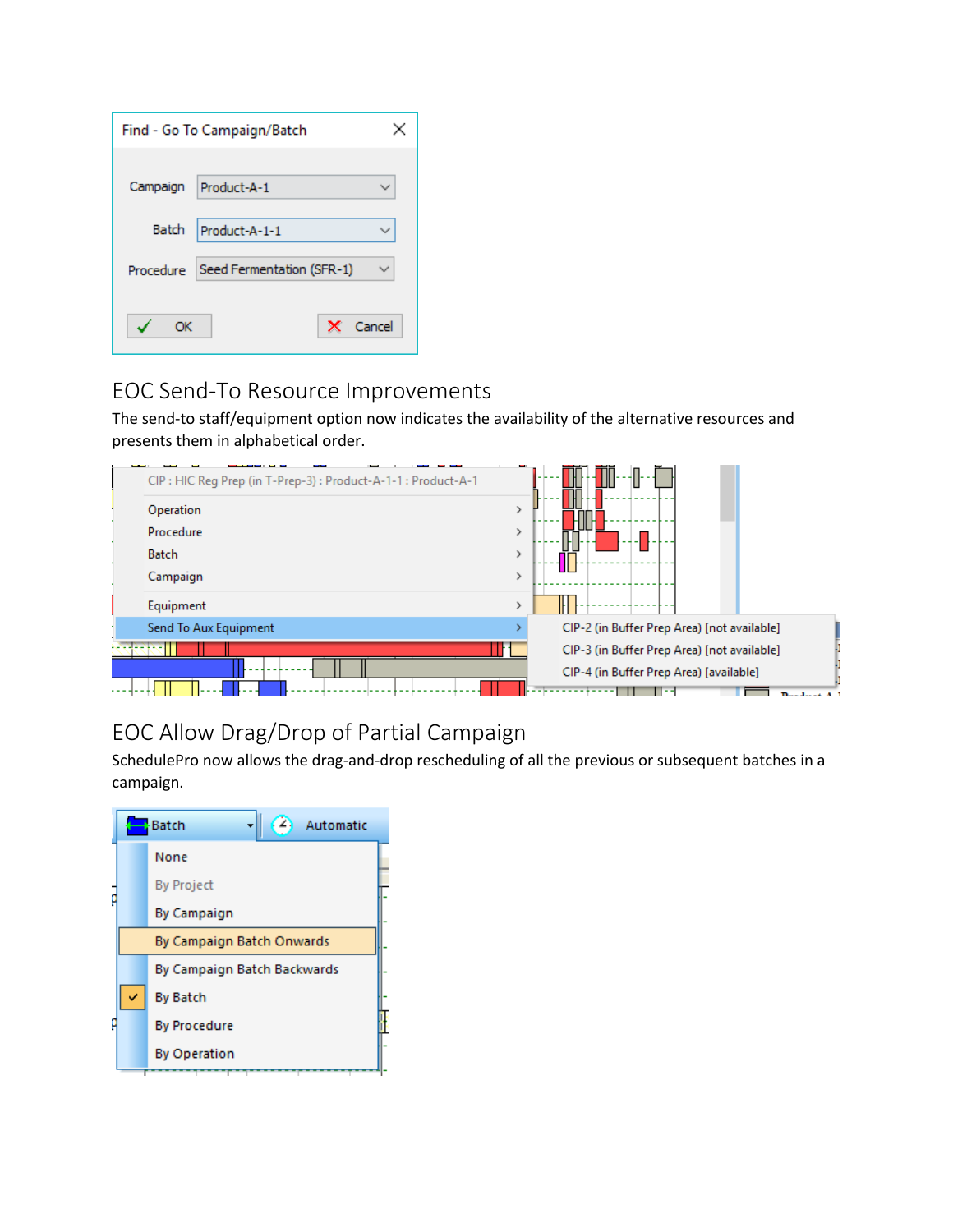## <span id="page-13-0"></span>SKU Scheduling Allows Co-Products

| SKU: AA-Int-2    |                      |                      |                                                                                     |                                |              | ×    |
|------------------|----------------------|----------------------|-------------------------------------------------------------------------------------|--------------------------------|--------------|------|
| <b>BOM</b><br>ID |                      |                      |                                                                                     |                                |              |      |
|                  |                      |                      | To produce $360.00$<br>kg<br>the following quantities of SKUs are needed as inputs: | of 'AA-Int-2',<br>$\checkmark$ | Ŧ            | ٨    |
| <b>◎ SKUs</b>    | $\bigcirc$ Materials |                      | $\times$                                                                            |                                |              |      |
|                  |                      |                      | <b>SKU/Material</b>                                                                 | Amount                         | <b>Units</b> |      |
|                  |                      |                      | AA-Int-1                                                                            | 280.00 kg                      |              |      |
|                  |                      |                      | $RM-3$<br>By-Product (Co-Product)                                                   | 144.00 kg                      | $60$ kg      |      |
|                  |                      | $\equiv \frac{1}{2}$ |                                                                                     |                                |              |      |
|                  |                      |                      |                                                                                     |                                |              | ٧    |
|                  |                      |                      | OK                                                                                  | X Cancel                       | 0            | Help |

By products may be introduced into the Bill-of-Materials of an SKU.

# <span id="page-13-1"></span>SKU Lead Time for Intermediate in SKU Order

SchedulePro can now add lead time for planning intermediate SKUS.

| Step 1: Confirm Order                             |                             |              |                                                                                                                                                                           | × |
|---------------------------------------------------|-----------------------------|--------------|---------------------------------------------------------------------------------------------------------------------------------------------------------------------------|---|
| Order Template Standard run                       |                             | $\checkmark$ | $\mathcal{R}_{\mathcal{B}^{\mathcal{W}}}$                                                                                                                                 |   |
| Set SKUs and Amounts in Order<br>$+$ $+$ $\times$ |                             |              |                                                                                                                                                                           |   |
| <b>SKU</b><br>AA-API                              | <b>Amount</b><br>1700.00 kg | <b>Units</b> | Release Date<br>1/25/2016<br>$\div$<br>▥▾<br> 00:00 <br>□ Due Date<br>7/ 7/2015<br>08:00<br>$\div$<br>$\Box$<br>Lead Time for<br>$4$ day<br>$\checkmark$<br>Intermediates |   |
|                                                   |                             |              | $\checkmark$ Next >><br>X Cancel                                                                                                                                          |   |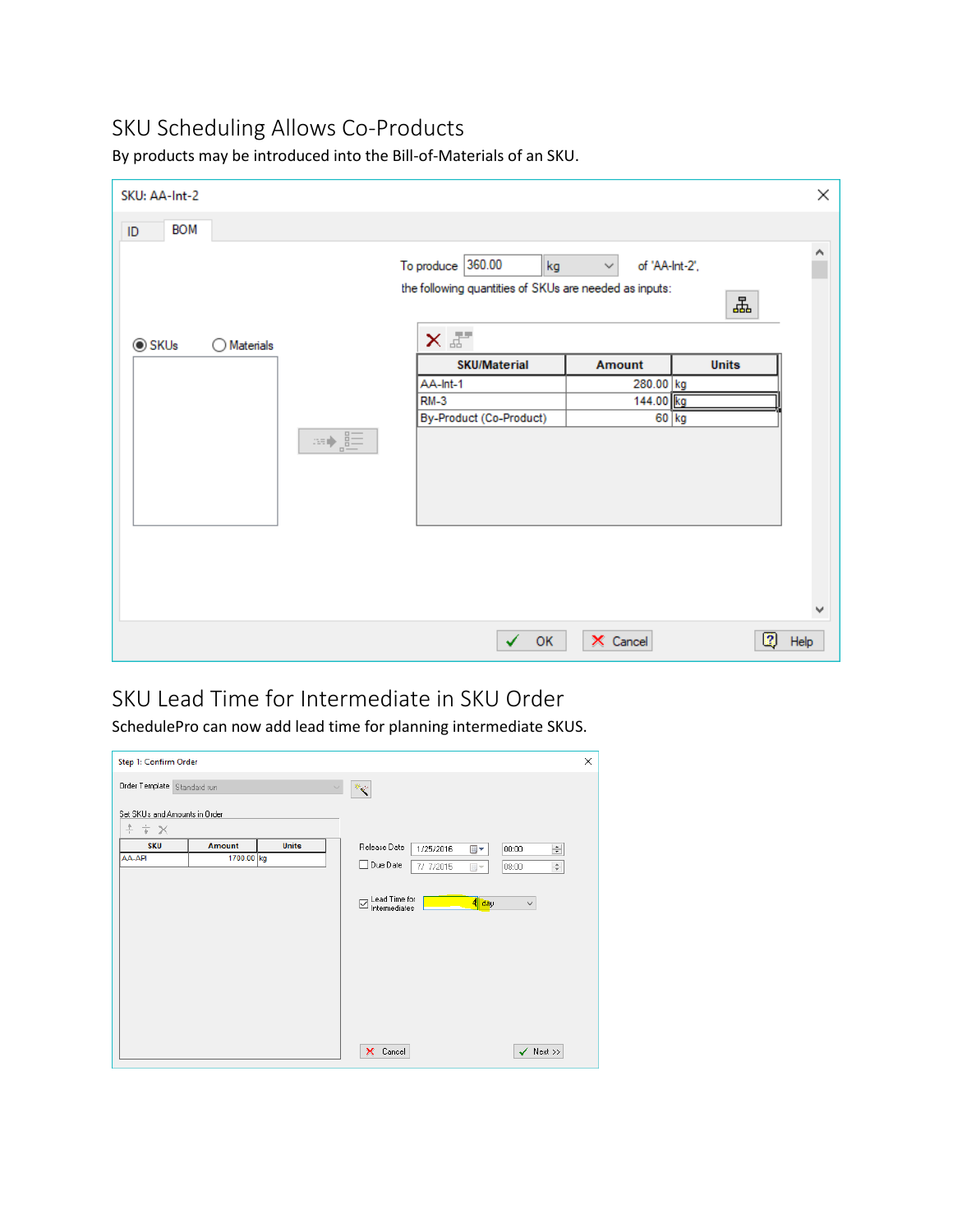## <span id="page-14-0"></span>Procedure Prefer to Keep Equipment Option

Procedures now have a new option to "Prefer the Same Equipment" as another procedure. This is a less stringent condition than "Must Use the Same Equipment as Procedure." The preferred equipment is selected only if it is available. The user may assign differ equipment to scheduled procedures.

| <b>Procedure Details for Fermentation</b>                                                                             | × |
|-----------------------------------------------------------------------------------------------------------------------|---|
| Main Equipment Pool   Work Area Pool   Scaling<br>Properties                                                          |   |
| Facility                                                                                                              |   |
| Match Type<br>Fermentor<br><b>Upstream Facility</b><br>∨<br>$\checkmark$                                              |   |
| Shares Equipment Pool with Procedure<br>Seed Fermentation<br>$\checkmark$<br>Must Use the Same Equipment as Procedure |   |
| √ Prefer the Same Equipment as Procedure<br>Do not Share Equipment with Other Procedures                              |   |
| Require Staggered Use of All Equipment                                                                                |   |
| Require Same Equipment for Entire Campaign                                                                            |   |
| Available Equipment<br>Equipment in Pool                                                                              |   |
| $\times$ $\times$ $\mathbb{Z}$ $\pm$ $\pm$ $\top$ $\pm$                                                               |   |
| <b>FR-3</b><br>FR-1 (in Upstream Facility)<br>≈t ∤≈<br>$FR-4$                                                         |   |
| FR-2 (in Upstream Facility)                                                                                           |   |
| ≫●8二                                                                                                                  |   |
|                                                                                                                       |   |
|                                                                                                                       |   |
|                                                                                                                       |   |
|                                                                                                                       |   |
| Ø<br><b>OK</b><br>X Cancel<br>Help                                                                                    |   |
|                                                                                                                       |   |

#### <span id="page-14-1"></span>Storage Unit Planning

When intermediates are planned with materials rather than SKUs, use the Storage Unit Planning tool to view a balance of the stored materials. This will account for scheduled and/or unscheduled campaigns.

|                  | Storage Unit Planned Use |                |                |                |         | × |
|------------------|--------------------------|----------------|----------------|----------------|---------|---|
| Edit             |                          |                |                |                |         |   |
| Show Unscheduled |                          | Show Scheduled |                |                |         |   |
| Storage Unit     | Units                    | Opening Inv    | Planned Demand | Planned Supply | Balance |   |
| INX Regen        | L                        | 0.00           | 23400.00       | 25000.00       | 1600.00 |   |
|                  |                          |                |                |                |         |   |
|                  |                          |                |                |                |         |   |
|                  |                          |                |                |                |         |   |